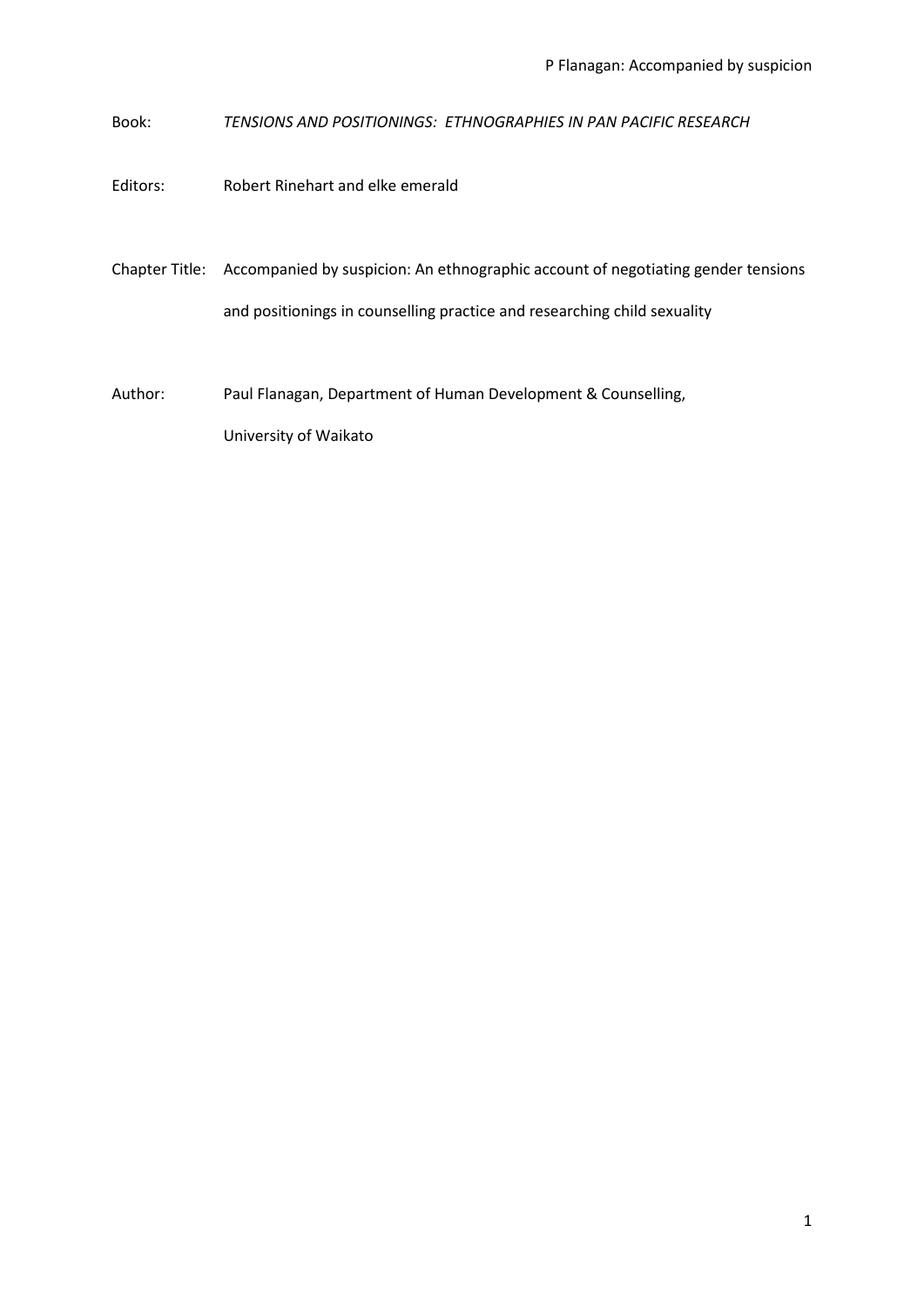#### *Introduction*

This chapter presents my experience of journeying into research on the contentious area of sexuality in childhood. Reflecting on experiences from professional, personal and academic contexts, I expose occasions of discomfort, unease and public questioning of my integrity – because I am male, and because of the sensitive subject area of this research: children and sexuality. Revealing a number of discursive contexts (not only am I male, but my counselling practice has largely been with children and in the area of child sexual abuse and child sexual activity) the question is boldly presented – how do I balance gender tensions and positionings? I recognise that gender tensions are an appropriate challenge within a research and public media gaze that calls for accountability for the extent and dominance of child and sexual abuse perpetrated by males. Responding to and within constraints of others' perceptions and maligning remarks, I acknowledge that questions of gender and safety are appropriate and hold value for me, about how I step into researcher positioning taken up in this study. A sense of advocacy and social justice underpins my commitment to this research making suspicion an uncomfortable but valuable participant to negotiate in this process.

# *Tensions of sexuality in childhood*

Childhood and sexuality are two words that are infrequently joined in a sentence unless one expects to be confronted with accounts of sexual abuse or abnormal activity. Practising as a counsellor brought me into contact with children and families (specifically, counselling practice with boys, aged 12 years and under, within both statutory and community contexts). A range of discursive contexts and assumptions often framed children as victims or perpetrators of sexual aggression. There was little space for any other possibilities in adults' understandings of events. Teachers and parents, and specialists in diagnostic assessment and therapeutic interventions, largely took a position of perceiving deviancy within children's sexual actions.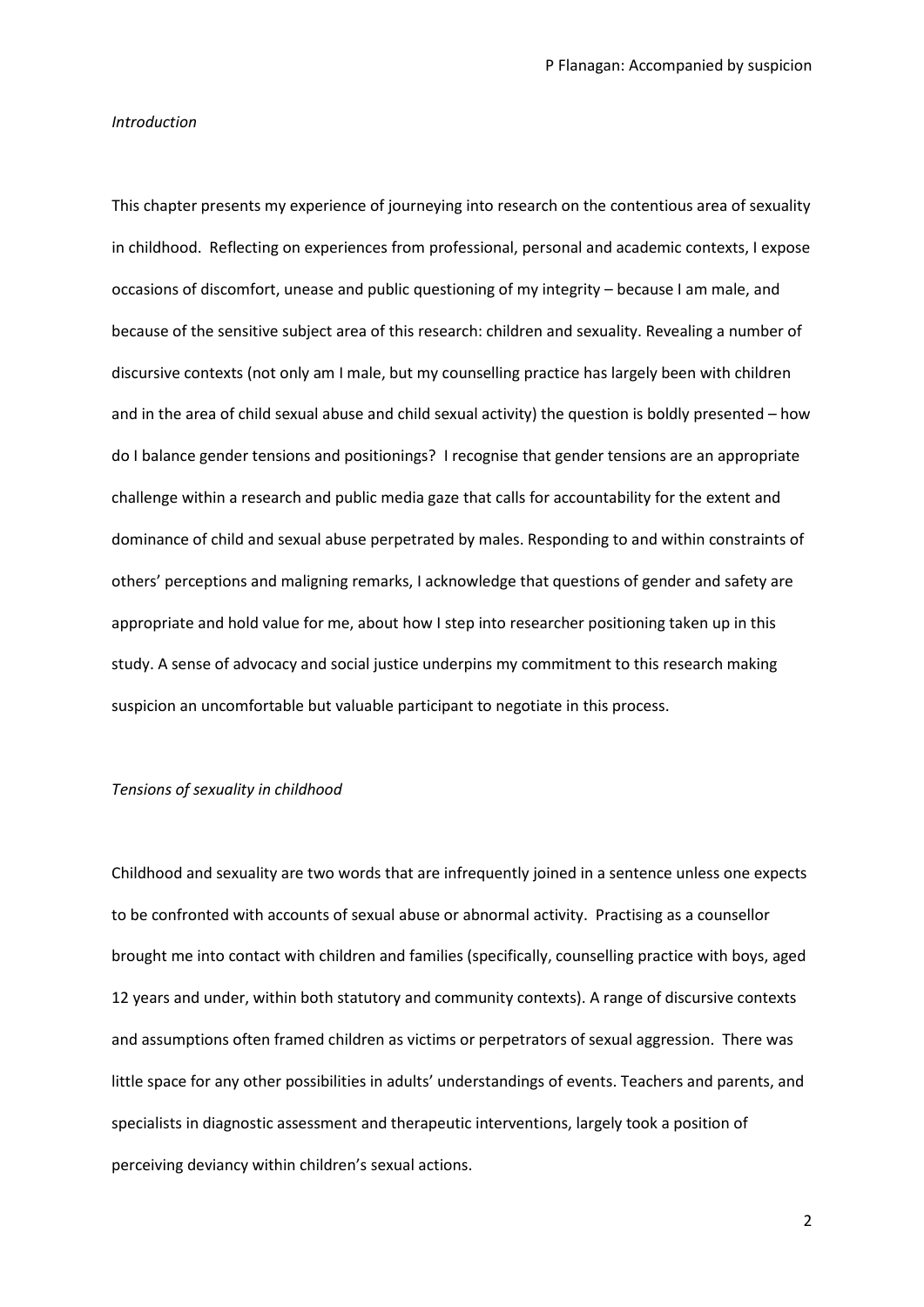For children who had engaged in sexual activity with other children, consequences usually included some form of monitoring and surveillance, often to the point of isolation or marginalisation. My counselling practice had taken up a political position of questioning and challenging taken-forgranted or official assumptions about what children's sexual actions might mean (Flanagan 2010). This work often involved dancing between advocacy for children and families in support of them within legal and social service contexts, and co-constructing narratives in counselling that accounted for multiple identity possibilities for these children and families apart from a deviancy-dominated problem narrative. Through this work I have shaped a research pathway to expose and analyse discourses that construct the ideas and practices which inform adults' responses to children's sexual activity (Flanagan 2011). This pathway from counselling practice into research includes a survey with primary school principals on their experiences and responses to children's sexual actions (Flanagan 2009); publishing concerns about children being judged without understanding their intentions, and, investigating social and professional discourses that produce thin or narrow identity conclusions for these children through unhelpful and usually unfair labels (Flanagan 2012, 2013).

I refer to these publications to set a context for what follows, and to invite you to think about how I am positioning myself in this work. It is a project, as Denzin reflects, that "asks that I make myself visible in my text" (2000, 402). I am currently engaged in doctoral study that seeks to explore discourses of sexuality in childhood, through focus groups and interviews with teachers, counsellors, parents, and hopefully, children. This research is a political act, generated by the experience of counselling, which itself is a political action that deconstructs unhelpful constructions of children's identities.

My interest in the lived and embodied experiences of sexuality in the lives of children, and how they are discursively positioned invites ongoing ethical tensions and necessitates ongoing conversation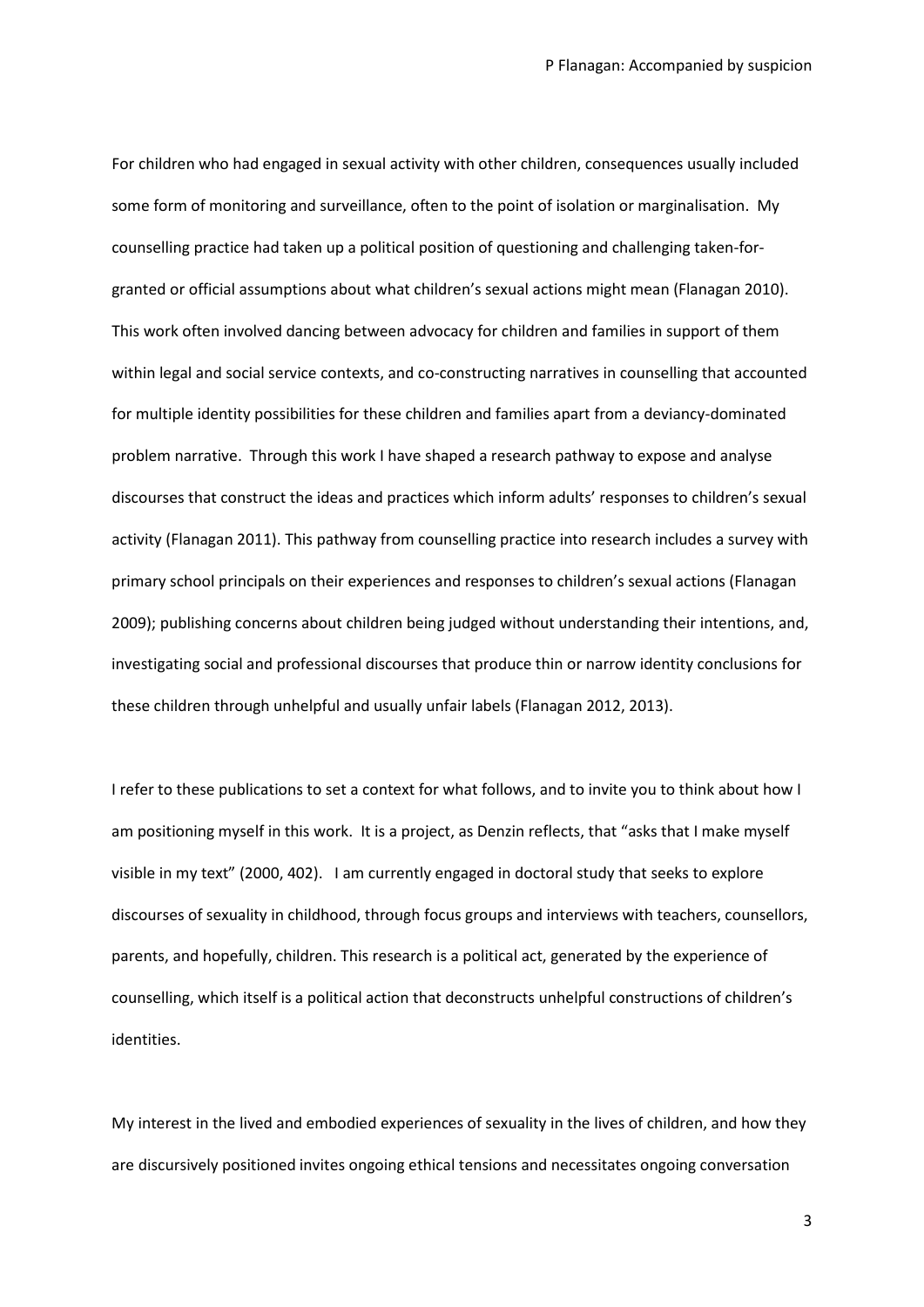with many consultants and potential participants (see Flanagan 2012, 2013). However, the focus of this chapter is to tell some of this journey in negotiating my own positioning as a researcher within these and other discourses which are (understandably) heavy with suspicion of male interest in children and sexuality. I locate this writing alongside Hartnett's (Alexander 2005, 434) "performative citizenship", and with Denzin's description of a "vulnerable, performative ethnography" that:

…represents a call to action and morally informed social criticism.

…connect[s] good and bad stories to the circumstances of the media…to history, culture and political economy.

[And]…searches for new ways to locate and represent the gendered, sacred self in its ethical relationships to nature. (2000, 404)

I also suggest that this kind of research speaks not only to my own identity and value claims, but also exposes positionings related to sexuality in adults' lives.

Considering the area of counselling work described, and an on-going research interest in the area of sexuality in childhood, any reader may well ask, "Is it any wonder that suspicion is accompanying you – a fifty-something male, asking questions about children and sexual activity?" The topic for research is sensitive – and here am I, a *male* researching *sexuality* in *childhood.*

The positioning of being *male* in relation to *children*, and its connectedness to *sexuality*, is articulated in many ways in our society. Entertainment, advertising, sport, and other practices of gender discourse, both hide and display a range of ideas and practices that position men as powerful, aggressive, masculine and macho (see Crocket's (2013) concept of hypermasculinity to describe problematic male performance) - resulting in messages that 'men focus on sex', bringing forward sexualisation within every day and familiar moments. Stoltenberg (2000) rejects the idea that we should put up with and passively accept these notions – which he sees as contributing to the abuse of women through violence and pornography. Within an Aotearoa New Zealand context,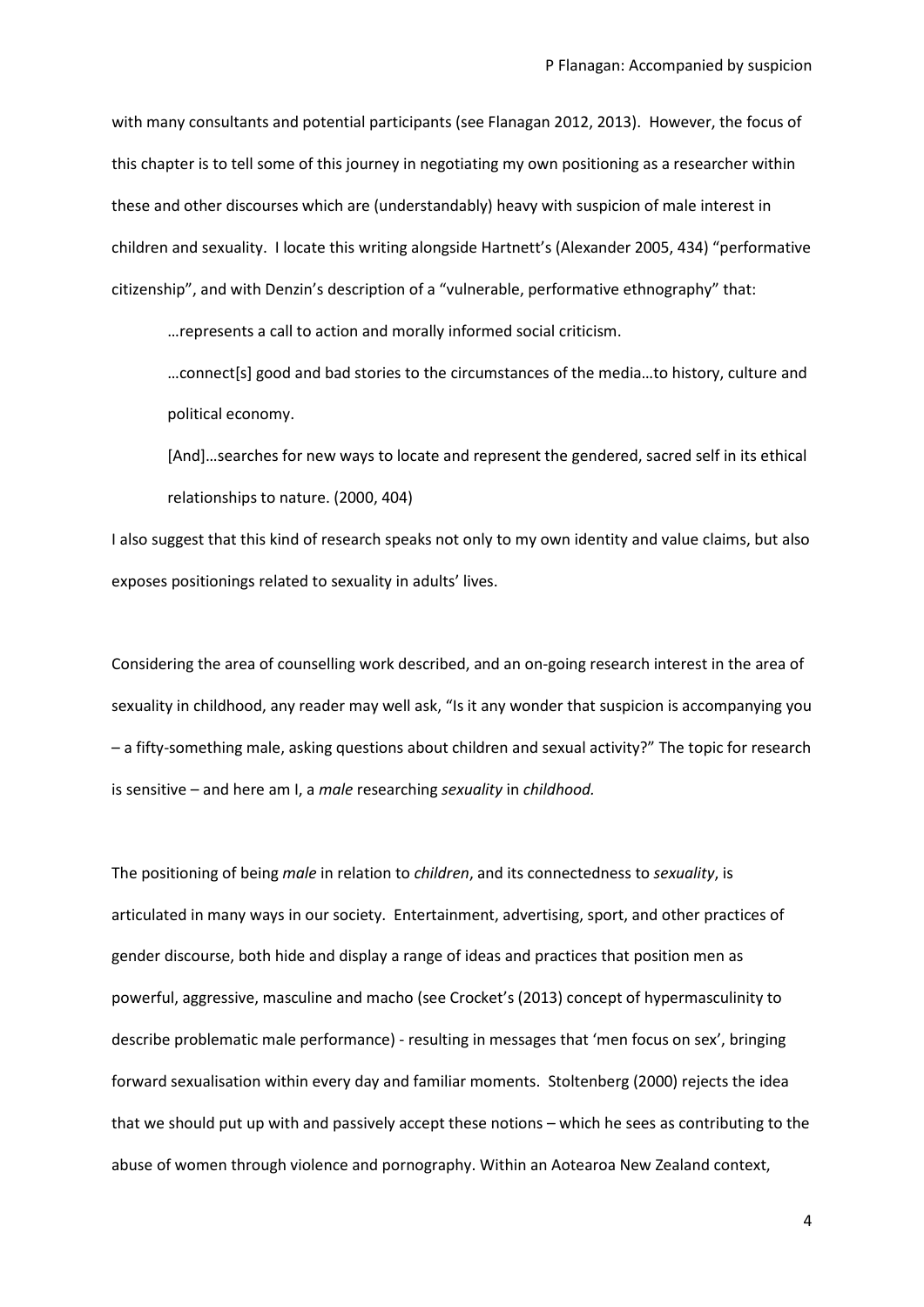Adams (2012, 8) challenges men to confront violence perpetrated by men within conversations about intimacy, and through "the ways men connect and relate to each other as men". How are men positioned in relation to children, and furthermore, in relation to sexuality in childhood?<sup>[1](#page-20-0)</sup>

In this chapter I present three stories in which I reflect on positioning as a male in relation to children, and then further reflect on how these positions have effects for me as a researcher in this work. These stories articulate a transitional moment as they tell of, and hold, some discomfort for me, particularly within my doctoral research project, and for my career as an emerging academic. I reflect on this threshold (see Jackson & Mazzei 2012, 6) at which I experience pause and caution, excitement and a sense of unknowing – and what this might mean for me as a researcher in relation to children and significant adults in their lives.

I am interested in the effects that everyday practices in media and social discourses have for a male researching childhood sexuality. I consider my own safety and the potential for risk, not only in the unusual contexts of therapy and research, but even within experiences that seem quite ordinary. This first story takes up an experience of self-questioning when flying between two New Zealand cities as I sit next to a twelve-year old boy; the second involves a fictional story about a colleague's personal and confidential information being publicly disclosed casting an aspersion on his credibility as a safe and ethical practitioner; and lastly, the third story explores an experience of regulatory practice through editorial review when a piece of my writing was censored as contentious and unlikely to be allowed by the publisher.

#### *Story 1: Being an adult male - under suspicion*

In December 2011 I had an experience that caused me to question how I was being "positioned" by flight cabin crew, when seated on a plane next to a twelve-year-old boy. He and I spoke together a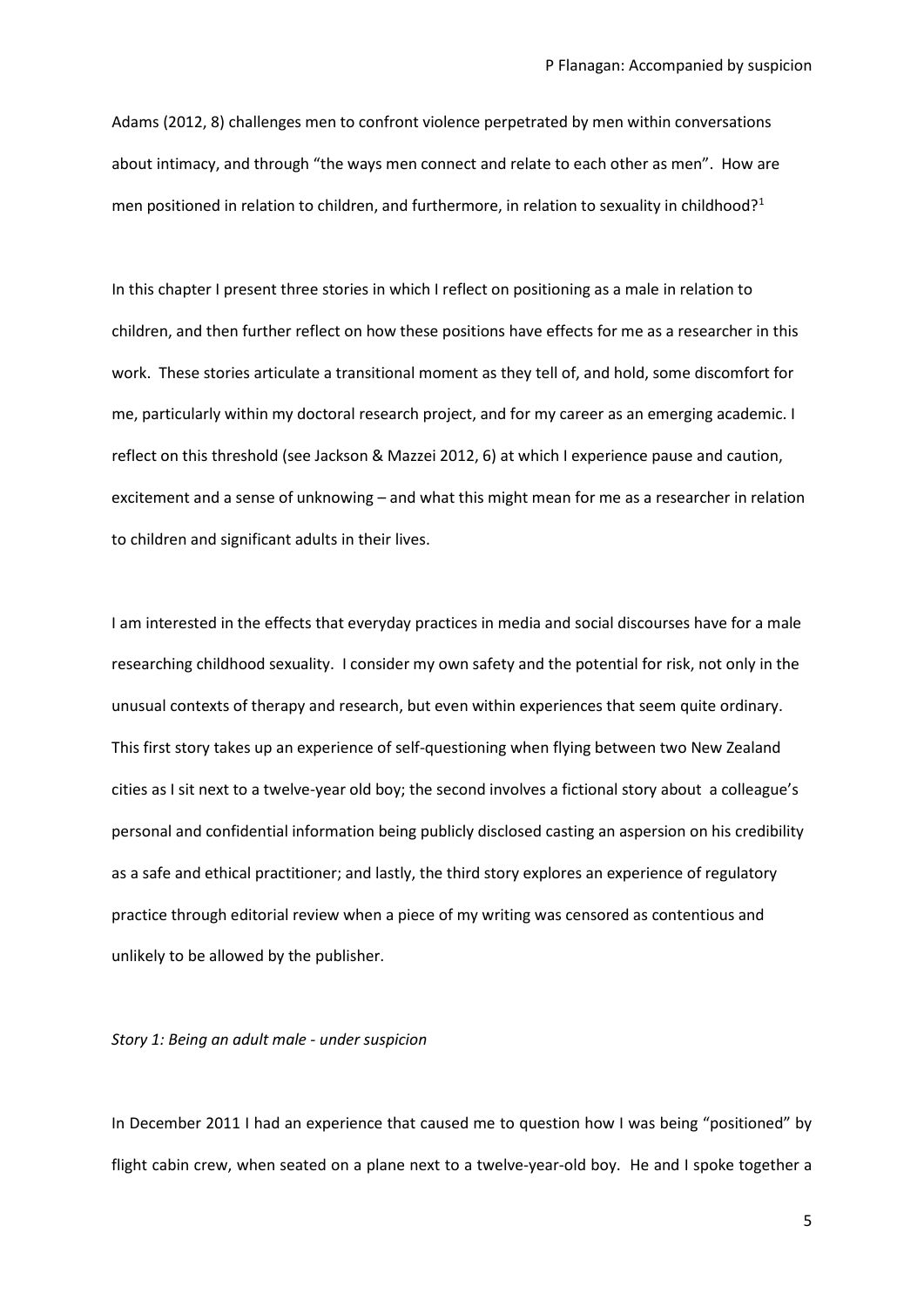number of times throughout the 80-minute flight. I spoke about my own 12 year old son, and this boy spoke of travelling to play in a national tennis competition for his age. On each of these occasions of conversation, and frequently on other occasions, one of the female cabin crew would come and speak *across* me, directly to him, and ask "are you all right?" "is everything okay?" "are you okay?" "are you okay sitting here?" These interactions by cabin crew occurred at least eight times. While I prefer to hold on to thinking that this was care by the airline staff for a child travelling alone, I also sat with some discomfort about whether I was a focus of suspicion. And if this was so, was there any reason that invited suspicion apart from me being an adult male?

There are experiences of men within our society who have been positioned in their relations with children because of their maleness. Hodgetts and Rua (2008) write about the experience of a man who was a passenger on a domestic flight being asked to shift seats because he had been seated by a child. This story had been in the national news media. The inference made was that there was potential risk for the child by being seated next to an adult male unknown to that child. In a further article by Hodgetts and Rua (2010) on male identity and the media, where they note that psychologists give "scant attention to the positive relationships and community contributions of working class men who are not in trouble" (155), they claimed that,

It is through mundane social interactions with media images, friends and family that these men's sense of self and relationships appear to be cultivated and revised. … their identities are relationally constructed in that men often define themselves in terms of their relationships with children, partners and mates. (2010, 166-167)

Horton (2001, 2008) questions how gender has effects within research and describes the struggle as "a sense of failure" (2008, 363). As a researcher of children's geographies, Horton described moments within research where he was brought into tricky and messy situations – although he had planned and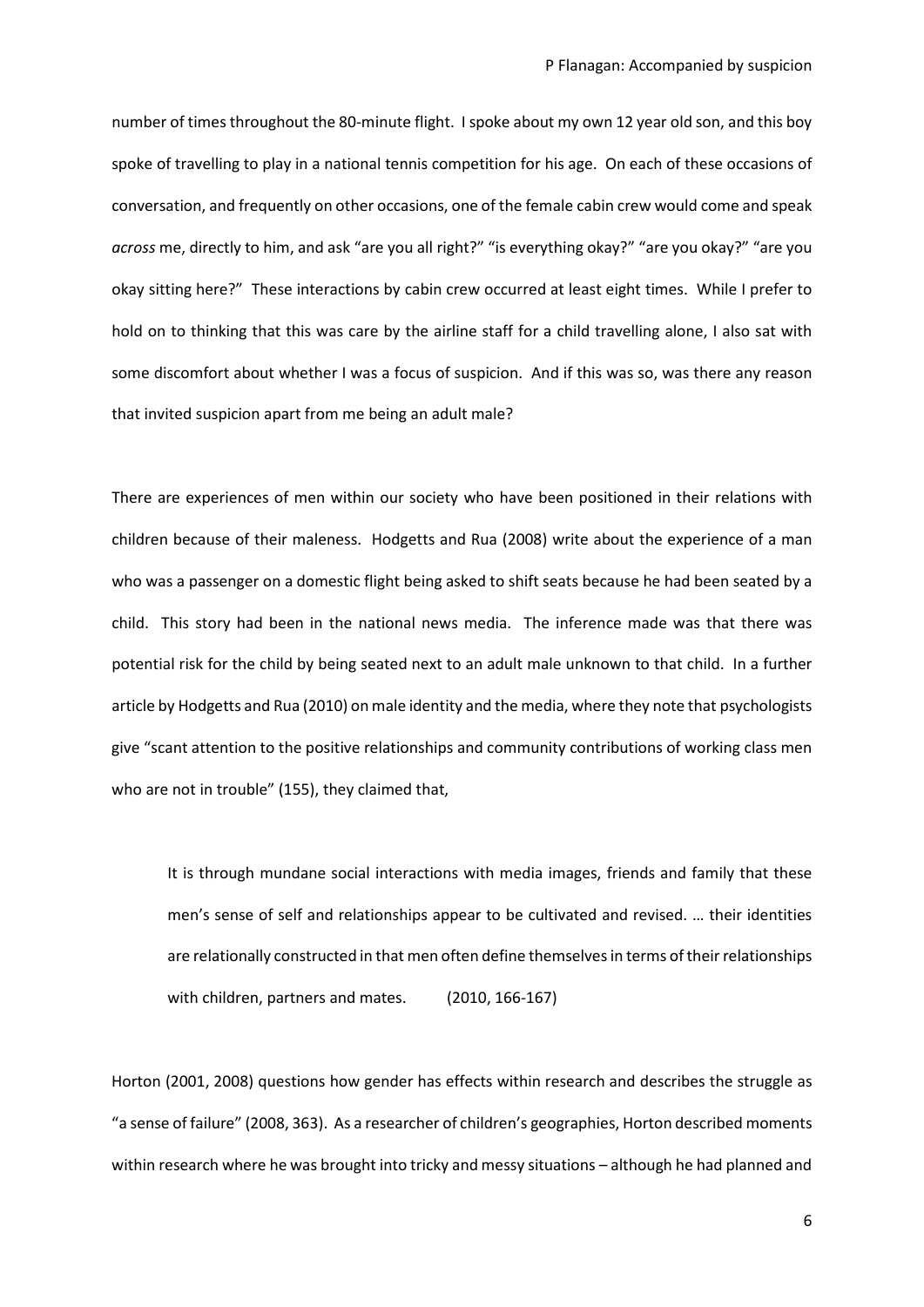sought ethical review and approval. No matter how well intentioned he was to grapple with the issue, there was always difficulty in getting "to the heart of the matter" or "to adequately articulate myself":

…a sense of failure in making sense of the ways in which my positionality, especially my masculinity, matters in my research practice. As a male adult who regularly works with children and young people I am especially, constantly (made) self-aware of my gender. (2008, 364)

As I reflect on my experience, and how I was positioned by cabin crew sitting with the twelve-year-old boy, I resonate with Horton's ideas and question how I position myself, and am positioned by others, in this tricky and uncomfortable area of research. Reflecting on my identity as a researcher, and following Hodgetts and Rua's ideas of identity construction through social interaction, I grasp onto awareness of questions about gender and power relations. I am invited into a reflexive exploration: how do I relate; how do I position myself; how I am positioned by others throughout the research? I position myself in this research to be open and accountable to any questions, challenges and possible suspicion by parents and teachers considering their inclusion. So too, in analysing, writing and presenting the research, I question my own positioning in relation to the participants and their stories. Sexual abuse and violence on children in our society is perpetrated predominantly by men, and it is understandable that in a study of sexuality in childhood, fear and mistrust could visit when the researcher is male. My preference is to invite transparency, asking participants what questions or concerns about me being male that they might want us to be explicit about. This preference invites action as an effect of awareness. It is ethical to declare my own discomfort and acknowledge the possible discomfort for participants. Where others display discomfort with me, as with the example of the cabin crew, I am called into an ethical stance to acknowledge, at least to myself, that their position is based on their own understanding of care for children and ideas that inform of possible risk for a child's safety.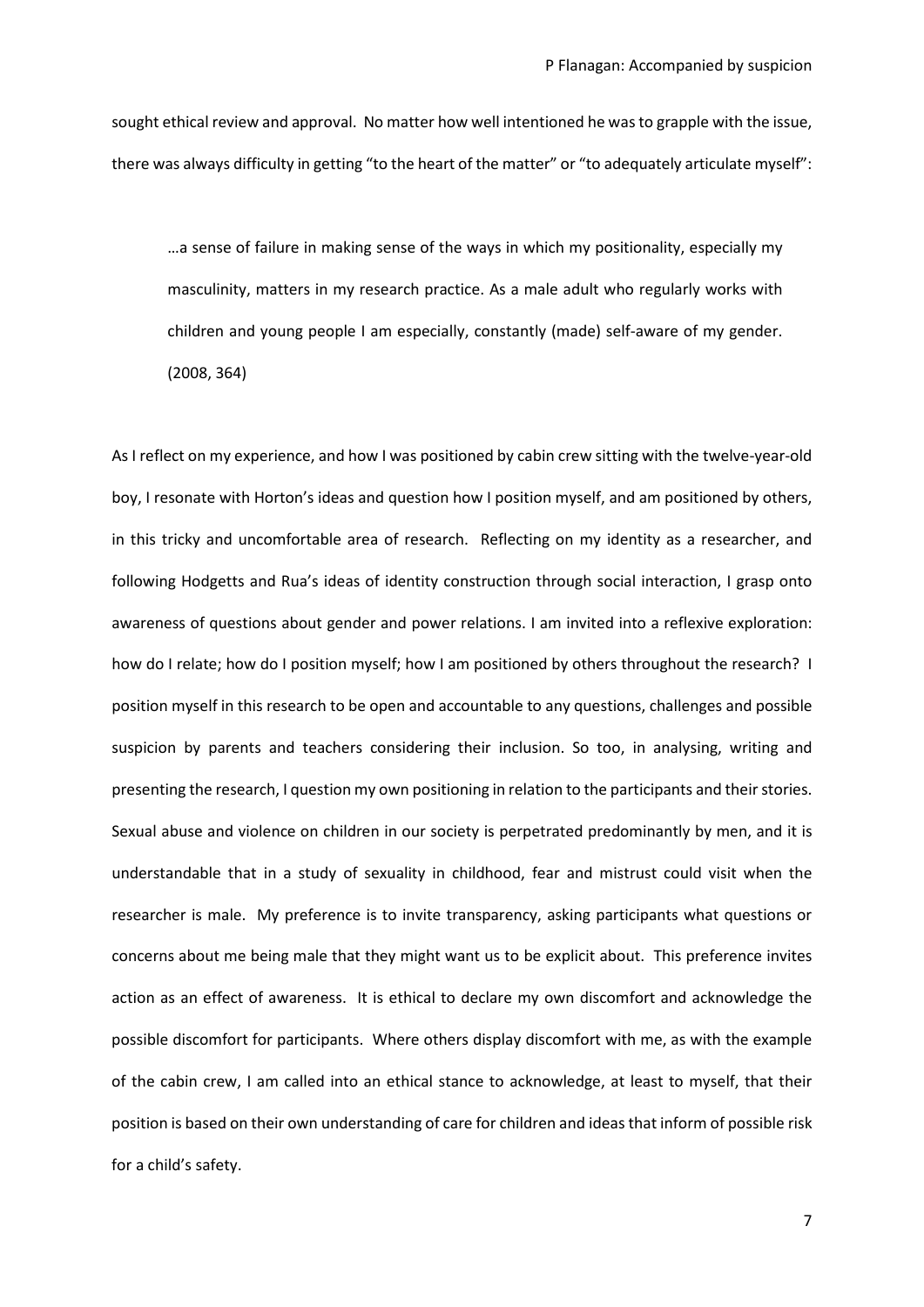The experience of sitting next to the boy in the plane has afforded me a small insight into the world of children, where adults frequently interpret and construct meaning of children's experience. Adultist approaches and power relations with children support constructions of meaning that may not relate to the child's understanding (see LeFrançois 2013). Adult-centric and paternalist readings of contexts do not make available other possibilities of meaning. On the plane, it was as if my own actions of speaking and relating to the boy were interpreted and understood by the crew as (potentially, at least) an adult male holding abusive intentions. However, I was not the child and yet I experienced dis-ease about how my actions were interpreted. There was no space to speak into the unasked questions about my intentions.

## *Story 2: A male counsellor under suspicion*

The second story also examines positioning as a male, but with potential effects for positioning as a researcher of sexuality in childhood. I adopt fictional narrative (see Rinehart 1998) to describe experiences and transitions in some men's lives to explore elements of risk within professional contexts. While this story is not a factual account of a male practitioner, it explores truths that emanate from conversations I have had with men – men who are professional colleagues, and men who I have connected with in counselling boys and their families.

Gerard (not his real name) was a practitioner in New Zealand working as a family counsellor, often meeting with children (boys) who had engaged in sexual actions with other children. In this work he held views of questioning taken for granted ideas of gender, and of the effects of gender discourse in the lives of young boys and how this shaped their understandings of relationships and sexuality. Gerard had formed his approach to this work through his own experience and learning, in addition to an academic professional programme.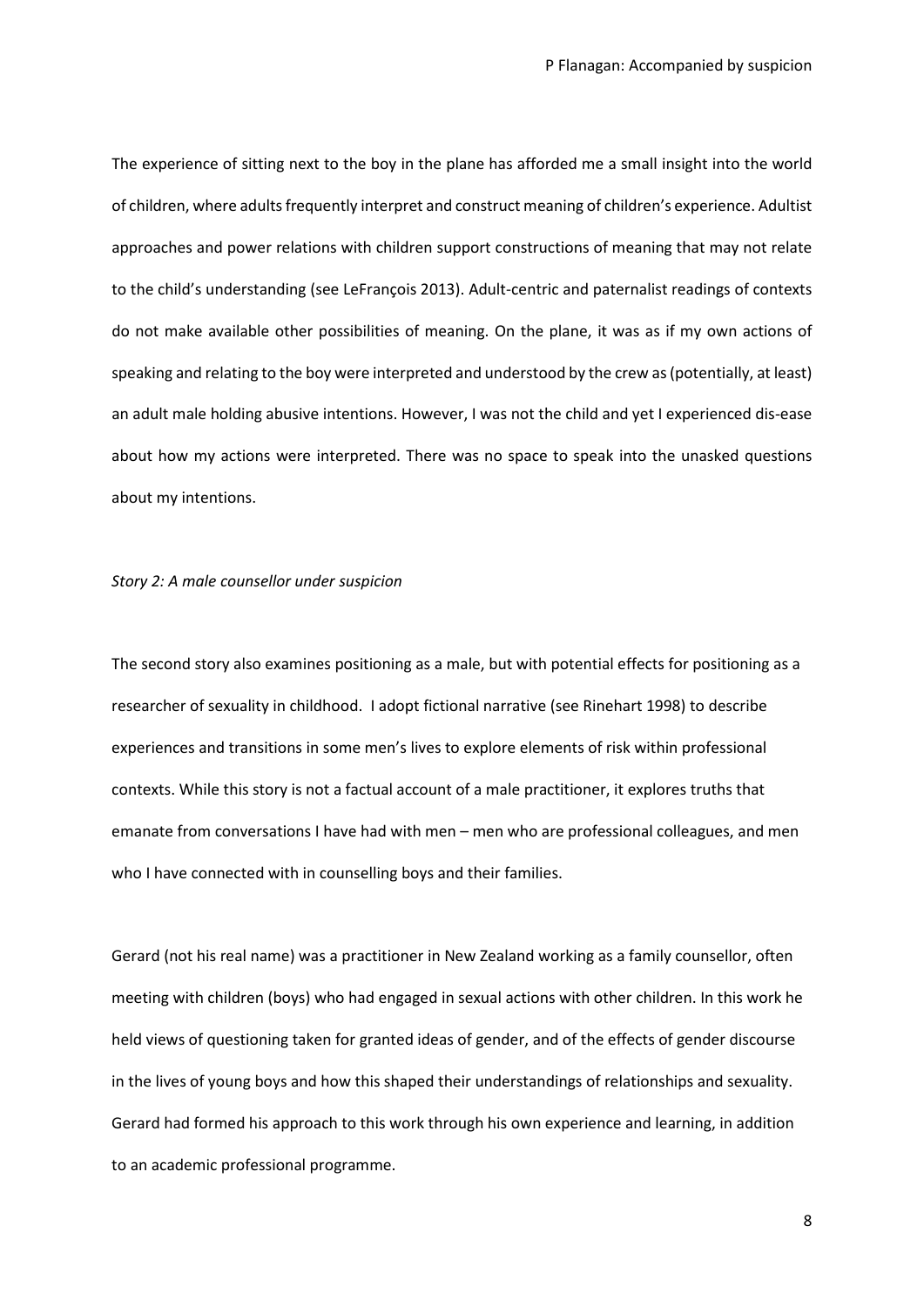This particular story involves an occasion in which Gerard carefully shared some personal information with a co-worker whom he trusted and considered a confidante. There was a sense of trust and collegiality in their working relationship together, so Gerard assumed confidentiality about what he was saying. He was telling his co-worker about some of his own experiences as he grew up, locating these stories within a context of developing identity as a young man negotiating relationships with women in young adulthood. He admitted that in some of these relationships he was not as respectful as he now would like to have been, and that he had some misgivings. He told of his knowledge of gender relations through his family, schooling and circle of friends, and how these contexts sustained views of male dominance and power, and of female subservience and sexuality. Asked some questions about this, Gerard shared about times where he considered his actions represented ideas and practices of masculinity as competitive and expecting to "score" with females (see Adams 2012). He also mentioned that, at that time, he would access internet pornography which supported these ways of thinking about women, about himself as a male, and the views he had about relating with women.

Gerard spoke to his colleague about how his life had changed, and the ways he had shifted in his awareness about the effects for him and those he cared for of his previous thinking and actions. In particular, he acknowledged how his relationship with his partner of 15 years had brought about new understandings of respect and love, and of the harmful effects of dominant sexist attitudes portrayed in media advertising and popular television and film stories. He also talked about his concern for his daughter, and wondered how he could have earlier held those perceptions and acted in the ways that these perspectives allowed (see Stoltenberg 2000). Gerard's sharing about this history was intentional, to speak about possibilities of change and of holding hope for the boys and men he worked alongside.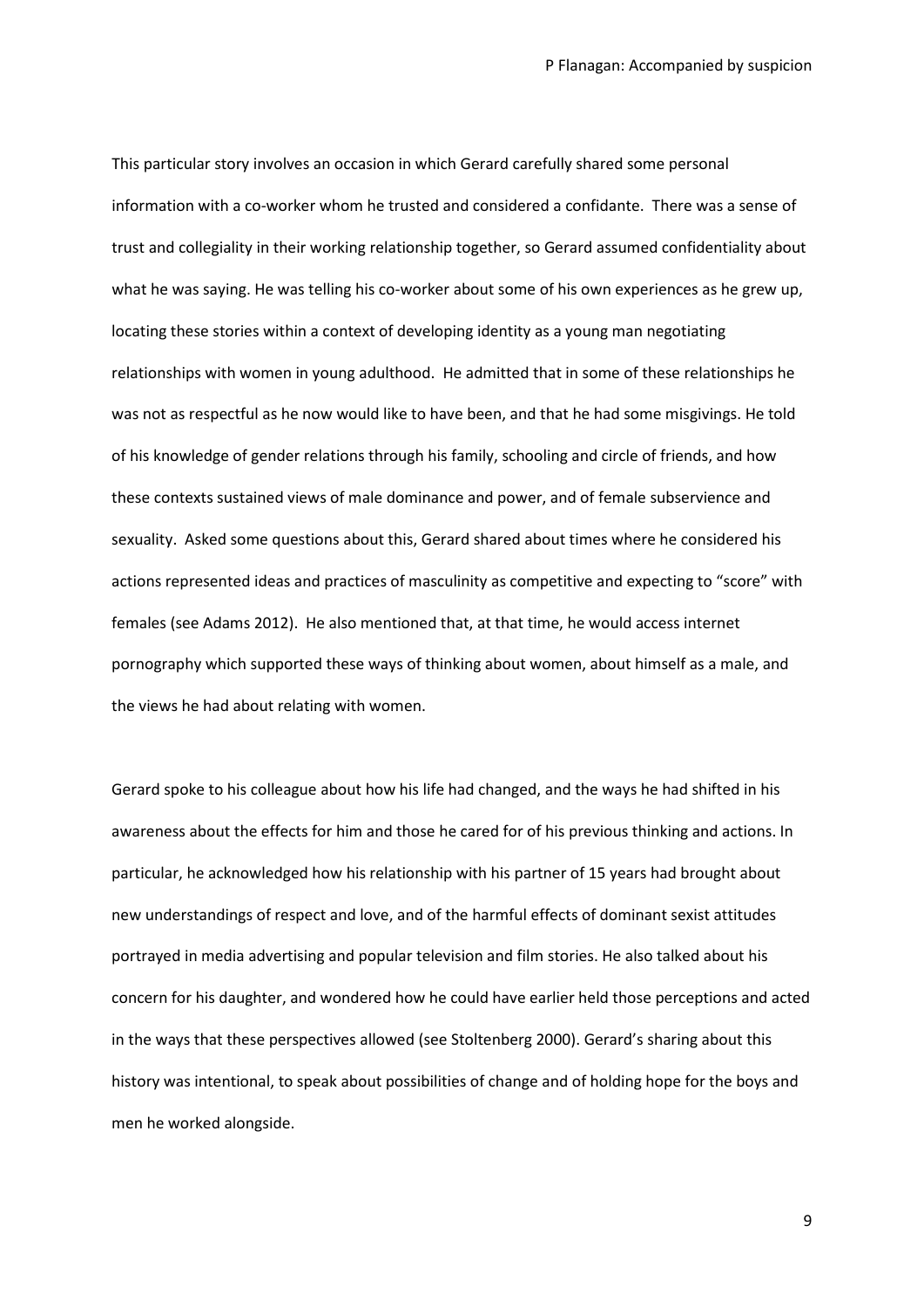Sometime later a disagreement developed in their workplace during which two conflicting groups formed. Gerard and his colleague found themselves on opposite sides. The personal information, shared by Gerard within a confidential context, was publicly disclosed to discredit and malign him. Gerard was 'outed' as a user of pornography and a philanderer. The story of Gerard's historical thinking and actions was presented as a current lifestyle. There was no suggestion of his narrative of personal development and change. This action by Gerard's colleague was clearly unethical (see NZAC 2002/2012, s.7). The information was presented to other staff as seeding doubt about their colleague, questioning how appropriate it was for him to work in this agency, and about his personal ethics. The potential effect for Gerard was daunting. His integrity and professionalism was questioned. His credibility as an ethical counsellor, as well as a safe counsellor with children, was obscured. He was positioned as vulnerable to such vicious sharing of misinformation, aware of potential effects for his counselling practice with children.

Gerard's professional and personal identity was maligned by someone that he had had a close professional relationship with, and whose inference positioned him within a range of discourses that shape ideas around males working in counselling and with children - ideas that position males interested in sexuality and childhood as suspect. In some ways, I have to admit, I sympathise with this suspicion. Although holding multiple identities as a father, as a counsellor who has worked within child protection and with sexually abused children, a trustee on a school board for 10 years, and with 10 years on research ethics committees, I even find myself a little suspicious of men who hold such interest. What might this understanding offer me in thinking about a man research sexuality in childhood?

The fact that I had previously been a priest in the Catholic Church could further add to discomfort for others. There have been many assertions made about clergy (particularly Catholic clergy) in the light of frequent and seemingly-unending revelations of child sexual abuse. While acknowledging the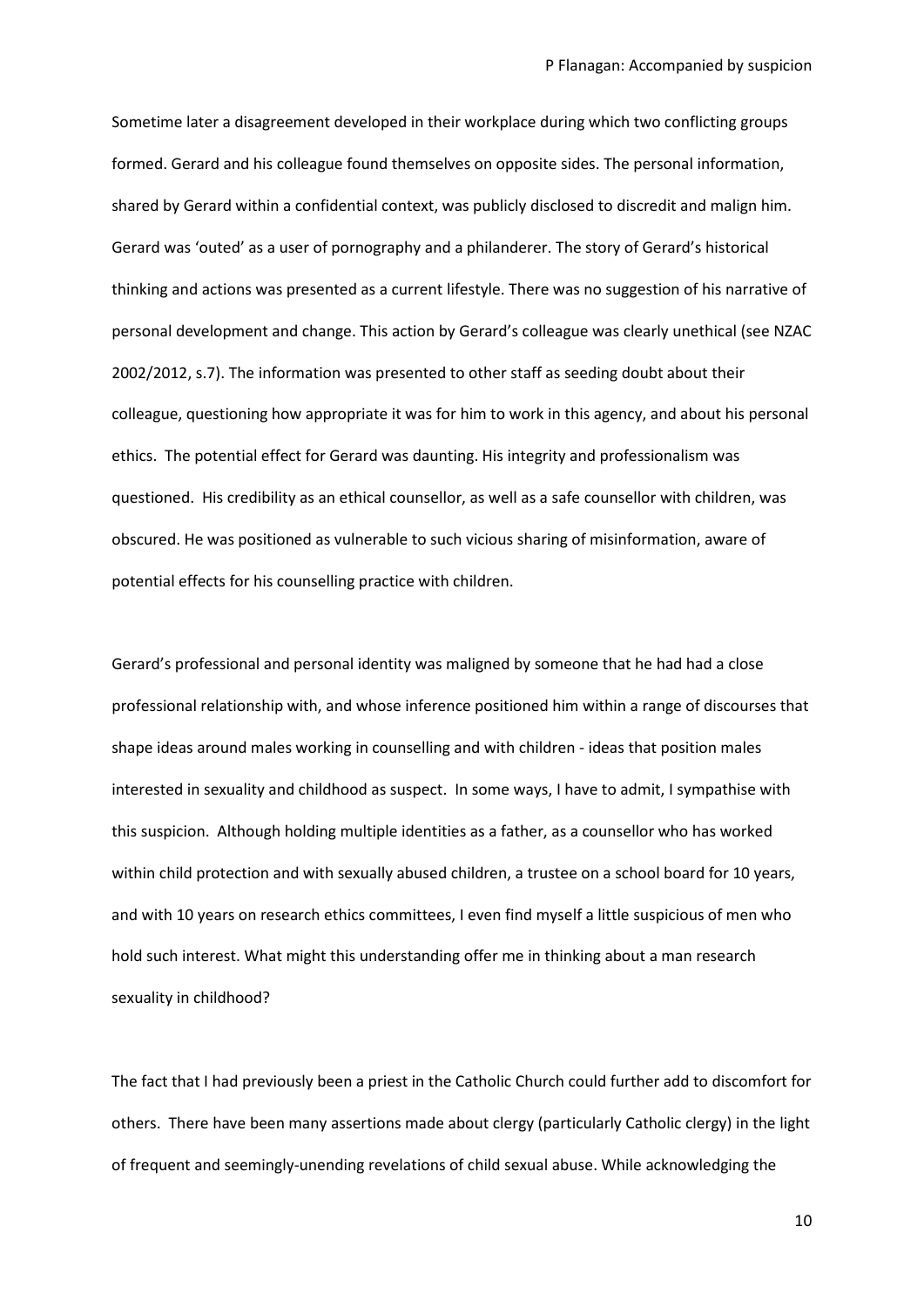horrific nature of clergy abuse, some media reporting appears to induce fear that is not substantiated in reality (see Glasner 1999<sup>[2](#page-20-1)</sup>). So I am further viewed as suspect, as having been one of a group of publicly-suspected men who tend to carry a discursive stigma connected with ideas of celibacy, sexuality, patriarchy and abuse of power relations in multiple contexts: most notably regarding gender and culture.

The stories presented in this chapter, including Gerard's, relate to me personally and professionally – and they fit within wider discourses of masculinity, gender violence and abuse, yet have real effects for how others perceive me and position me, and how I position myself in relation to these potential positionings by others. There is risk in presenting these stories, and presenting one's self as researcher in this context. In this exposition there is value of taking up a position of accountability: presenting ideas to other parents, to teachers, to counsellors and with peers. In addition, there are the accounts of one's work to publishers and peer reviewers.

## *Story 3: A male author under suspicion*

This story relates to peer review, as I reflect on my positioning as researcher and writer, about a topic that sits discordantly for many people – that of childhood and sexuality, especially when sexuality is *acted out* in childhood. I had sent a piece of my writing for review. The reviewers responded,

We are a little concerned about the topic area which is very sensitive and needs to be made clearer – where you are situating your argument … in the debates you raise. As it stands it may be misinterpreted by the publisher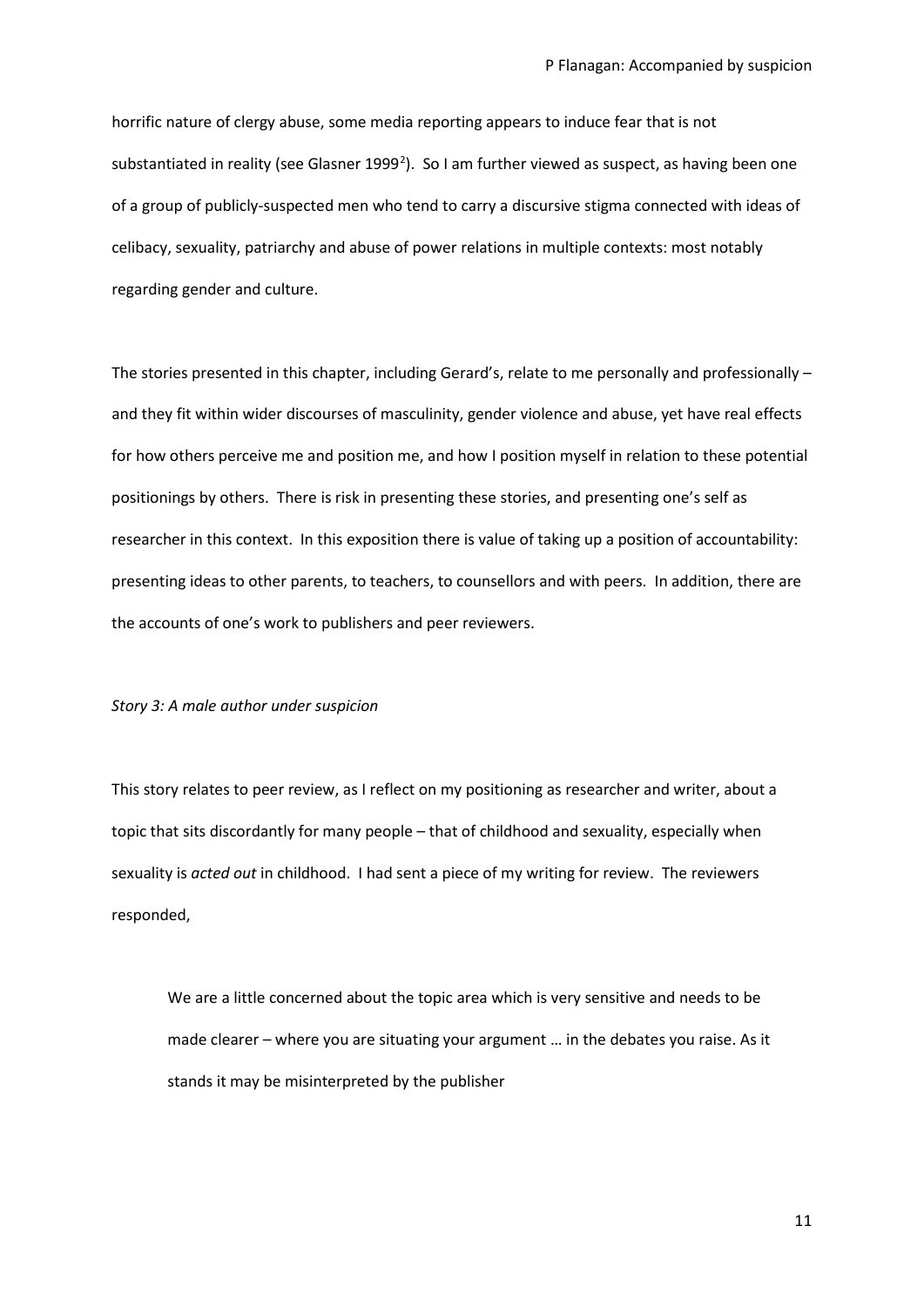I found myself responding to this as useful feedback, valuable to think about the audience reading the text – but also disappointing. What call is there for exploring interpretations? Where can one share the ideas and questions and debate on the issues I was exploring, in particular, about boys' exploration and cultural, social and religious concepts of limits? [Please note: I am not advocating for total or an uncritical sexual freedom for young children].

I realise, that in my eagerness and my own developed interest in this area, I was taking up an idea of Albert Moll's, in which he suggested: "an advance in our knowledge of the sexual life of the child will indirectly enrich our knowledge also of the sexual life of the adult" (Moll 1912, xi). The reviewers' feedback to including this quotation was: "This is quite a contentious quote Paul - I think we may have to take it out?"

In an age where social and cultural constraints on speaking about sexuality, particularly related to childhood, is in contrast to the exposure and less-defined constraints of sexuality in the media, should we not explore some ideas of what we understand as sexuality in relation to younger human beings, and how this has effects for the ways we act, speak and set policy? Children are frequently exposed to sexual references in media (cartoons, TV sitcoms, song lyrics and videos). Child protection discourse is rich with theory and practice which positions children as vulnerable and helpless, and in many ways closes opportunities to speak openly about this topic (see Robinson 2005, 2013). Furthermore, the moral panic that can result from media and selective exposure of abusive actions by men on children contributes to constructions of men as risky, suspect and unsafe: a gendered position that I cannot escape from. Rather than simply state a claim to the contrary, I am required to acknowledge the effects of male abuse and gendered power relations, discourses in which I am immersed.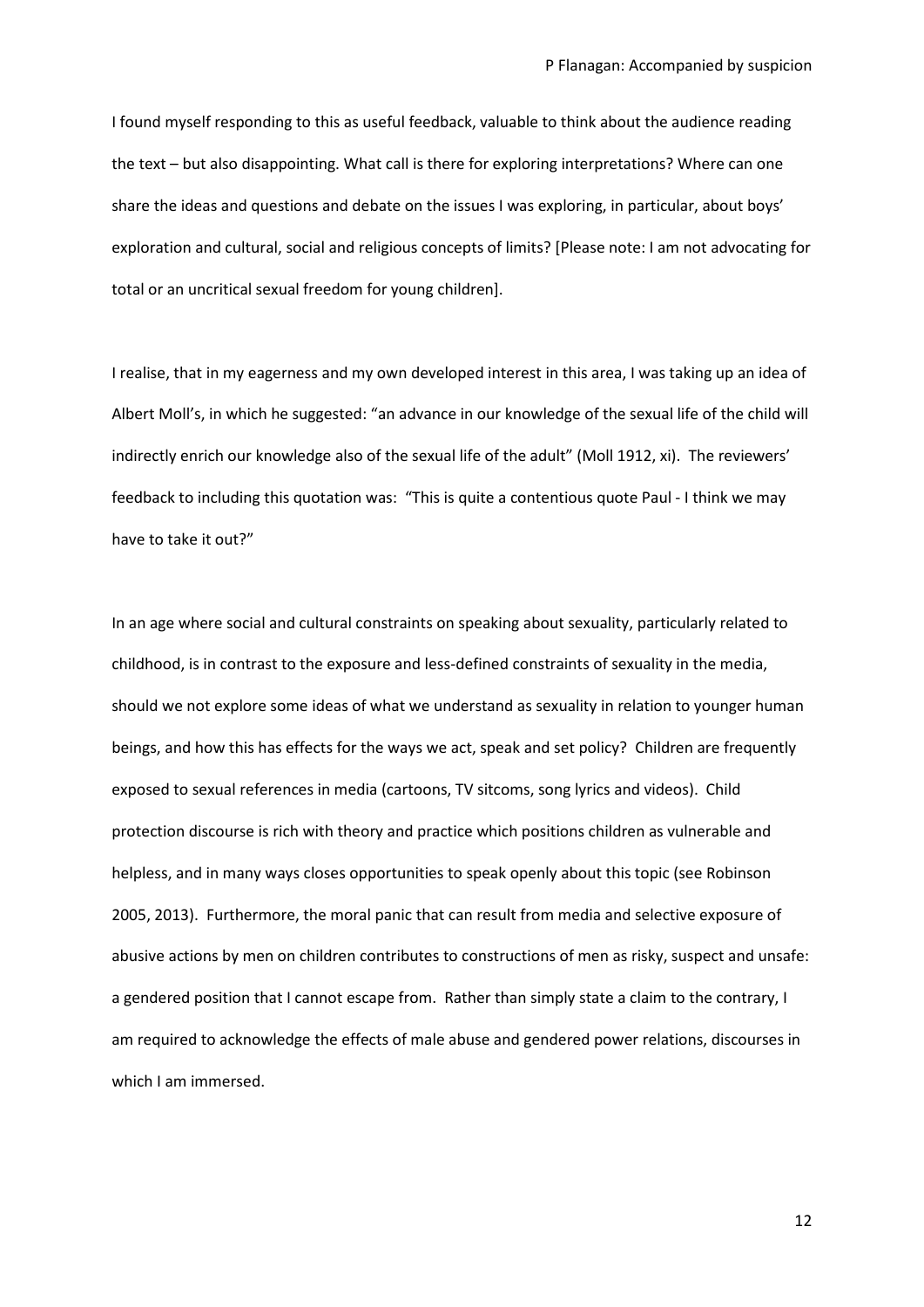Sikes (2008) wrote about an experience in which her research was misreported and misinterpreted: further, it was misrepresented. Media reported that Sikes supported illegal and unethical sexual relationships between male teachers and female students. These erroneous reports brought a moral backlash and ensuing panic, with comments and criticisms from people throughout the Englishspeaking world, condemning her and her work – reproaching her for things that were reported she had said, which she hadn't. Sikes noted,

The climate of moral panic that pertains around child abuse is such that any research that touches on children and sex is almost seen in itself to be abusive, with identity and career consequences for those who engage in it. (2008, 235)

I wonder what different responses a male researcher might have experienced, and what planning is necessary for me to protect myself in my own research identity and career.

Other researchers have spoken about the difficulty in having parents' consent for children's participation in sexuality research. Fortenberry (Bancroft 2003) noted that,

I think what that suggests is, rather than be extraordinarily sensitive to the sexual content of our work, is that we have to be more proactive in promoting research as the public good and perhaps a social responsibility. (62)

Jenkins (Bancroft, 2003) continues, by connecting social and community responses to discourses of the media.

In studying refusals to participate, I wonder if one factor might be media coverage, or media stereotypes over the last eight to ten years and the suggestion is, if you allow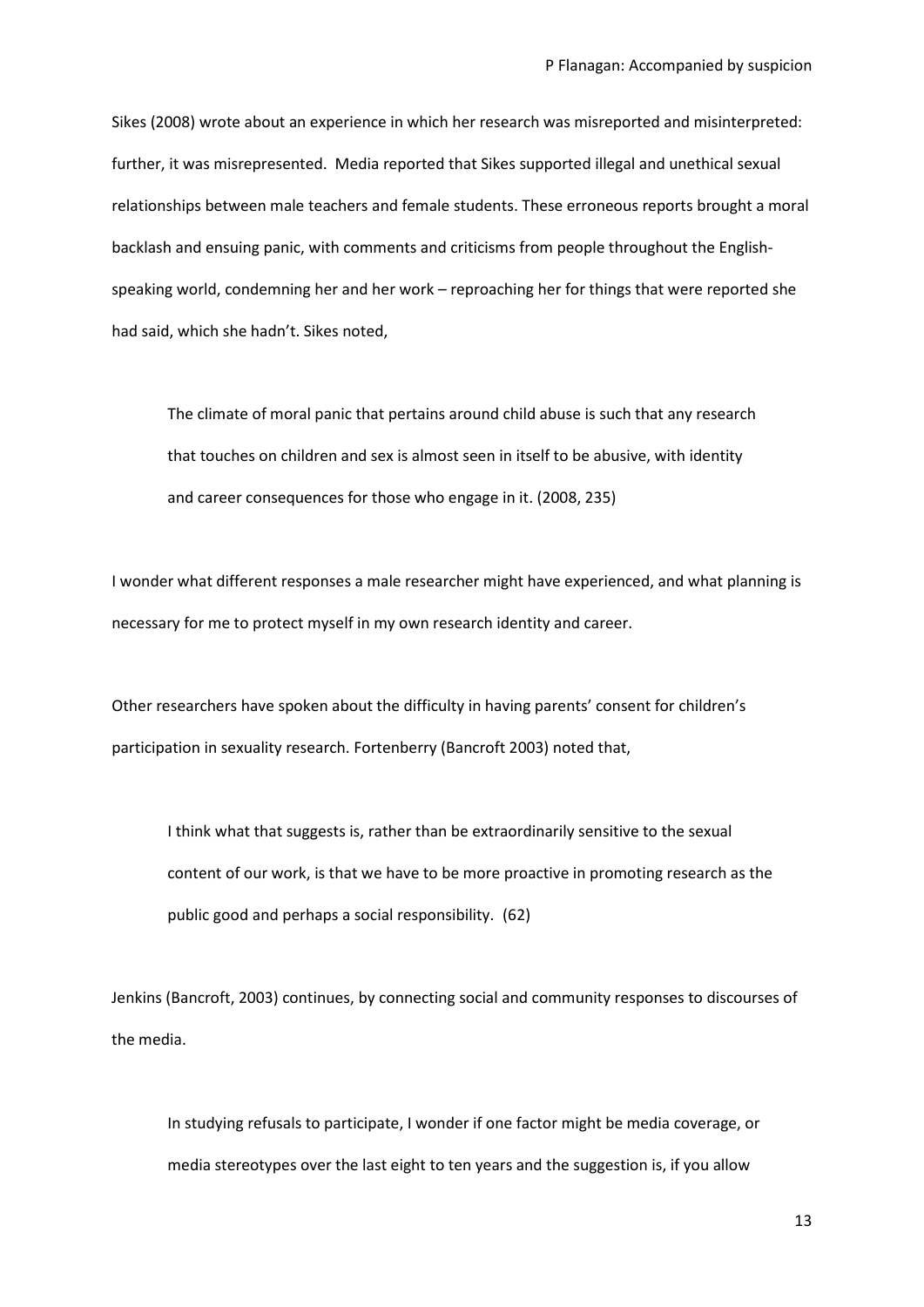your children to be interviewed about sex then the interviewers are likely to evolve bogus charges of child sexual abuse. (63)

## *Other men under suspicion*

A number of people who were present when the genesis of this chapter was presented as a paper at the 2012 CEAD conference<sup>[3](#page-20-2)</sup> gave responses, some of them sharing their own experiences of gendered positioning in relation to children.

One man spoke of being "a Play Centre Dad", helping out at his children's early childhood centre. He recounted one occasion where a day trip away from the centre had been planned. Another father had also volunteered to support the group outing. The man spoke of how the decision was made on the day to cancel the trip by some of the women who suggested that because "it was a bit cloudy" there was a chance of rain. This man commented that the implicit message was that because *men* were accompanying children there was potential risk. He reflected further that, "People don't talk about the discomfort around men's 'interest' in kids. The two dads at the Play Centre didn't talk about it. There is shame". This man spoke of his anger at how this was unfair to the children, and to him, yet there was a sense of needing to "accept it" and "be stoic". He said, "If I express my feelings about this I'll just be judged".

I am reminded by this story of another man who parented his young sons on his own. He told of occasions when friends of his sons were invited to come to their home – but would not. He understood that his gender as the single parent precluded his sons' friends' parents permitting their children to go and play or stay.

A female conference delegate supported making transparent 'the elephant in the room'. She voiced the possibility for potential risks in speaking these ideas and experiences. Calling upon Foucault's<sup>[4](#page-20-3)</sup>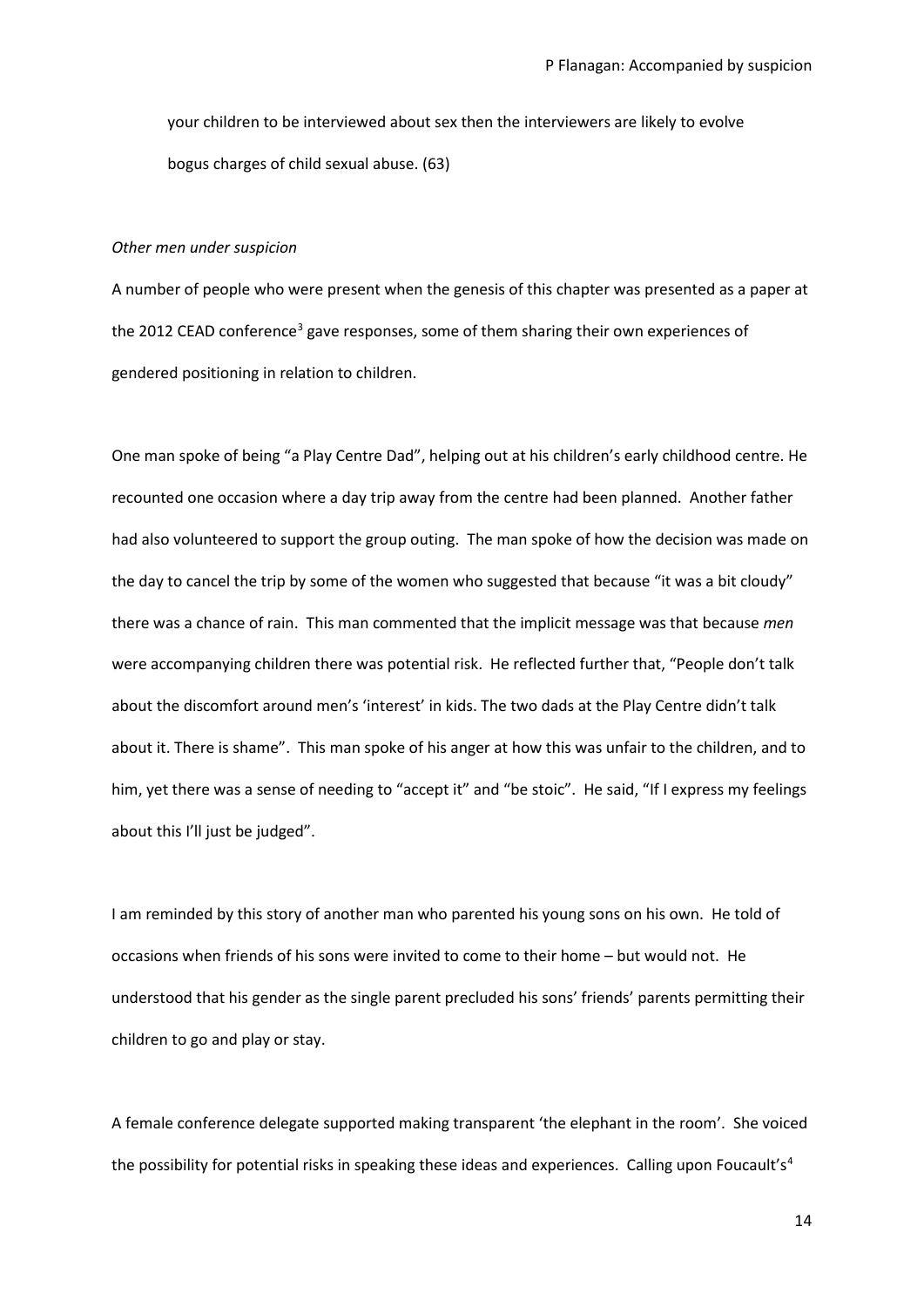notions of risks of silence and risks of speaking, she acknowledged this paper as an opportunity to articulate these ideas, a process to "talk it through", to engage in "working this out" with others. While she referred to the conference as a forum for engagement, I take up this writing too, as part of the process of exploration, inquiry, articulation and debate (see Richardson & St. Pierre, 2005).

## *Positioning myself as politically gendered*

So why am I (a pakeha (white), male, former-Catholic-priest, counsellor-cum-researcher) doing this?

- I remember the children who have shared their stories with me in counselling, whose identities are discursively shaped by a range of adult understandings of their actions based on a dominant story of deviancy.
- I want to hold hope for multiply-storied identities that valued far more than a single or small component of a child's lived experience.
- I recall hearing narratives of how children are responded to in home and school settings that position them as deviant, potentially setting up identities that diminish possibilities for understandings of exploring sexuality and for 'moderated masculinities' (see Crocket, 2013) – and want to offer teachers, parents and counsellors ways to deconstruct the events of children's actions in ways that provide room for respect, responsibility and discipline.
- I recollect receiving feedback and support from principals, teachers, social workers, and parents who appreciated exploring different ways of thinking about sexual activity in children's lives, particularly when they had felt constrained by notions of abuse-dominated interpretations of children's actions.
- I have received encouragement from academic colleagues who acknowledge this work as 'important', 'a significant contribution', 'sensitive and worth inquiry', and a necessary critique of discourses that harmfully position children in their family and education contexts.
- I hold the confidence and support and interest of supervisors, the ethics committee, and my family.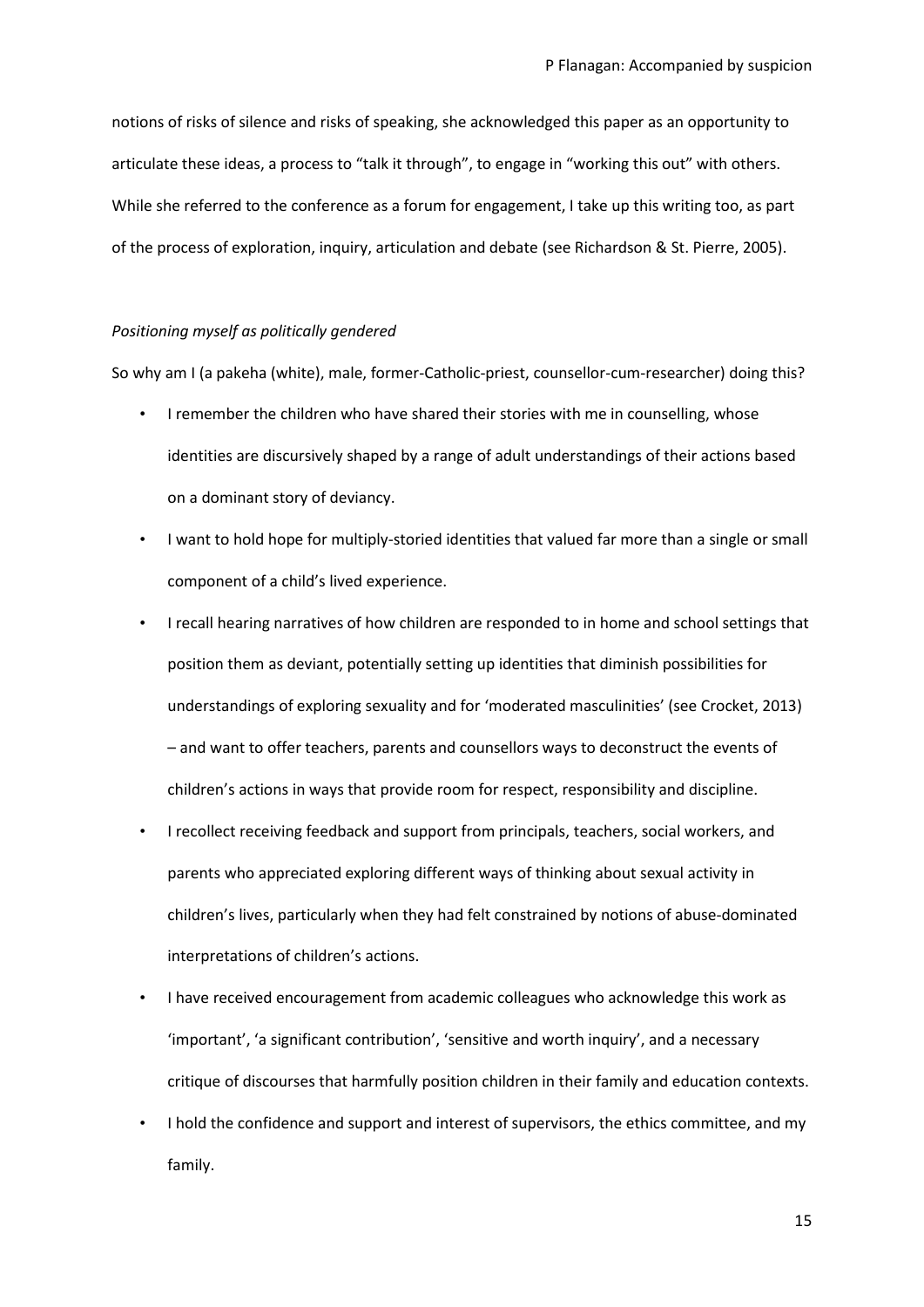There are tensions in being a male researching sexuality in childhood. Stoltenberg (2000) calls on men to refuse positions of being a man that take up the dominant discursive ideas and practices that shape males as a simplistic binary to females: rough and aggressive, rather than gentle and emotional. Being male involves a discursive positioning which invites potential fears and suspicions about intentions of male interest in children and sexuality. Simply disclosing a personal awareness of this discomfort is insufficient, but my preference is to proactively name 'the elephant in the room' to participants within a research context.

I choose to take up a position that acknowledges the 'nasty stuff' about being male, acknowledging that fear and suspicion sit with me, not from any personal action of mine, but from the gendered discursive place in which I am positioned. I think I need to talk with parents and participants about whether there are concerns, questions, and fears – and ask how these can be responded to, to their satisfaction.

#### *Conclusion*

Reflecting on positioning, previously as a priest<sup>5</sup>, a counsellor, a practitioner among colleagues, and now as a researcher, I am aware of the tightrope I tread in the awful wider context of abuse by men on children – of which we are often reminded. This is not a position I can hide from or pretend to ignore or walk independently of. Yet, in the awareness I hold, I cannot simply state "I'm aware" and let that stand as sufficient. It *is* with discomfort and acknowledgement of men's abuse on children that I speak to two aspects of positioning – one from being male, a gendered position; the other as a researcher exploring a tricky topic, sexuality in childhood. Sexuality in childhood is a discursively tense construct which invites many responses: suspicion, as well as silence, non-communication, challenge, attack, interest, curiosity, and for some, including my preferred position, a level of ethical inquiry and critical understanding.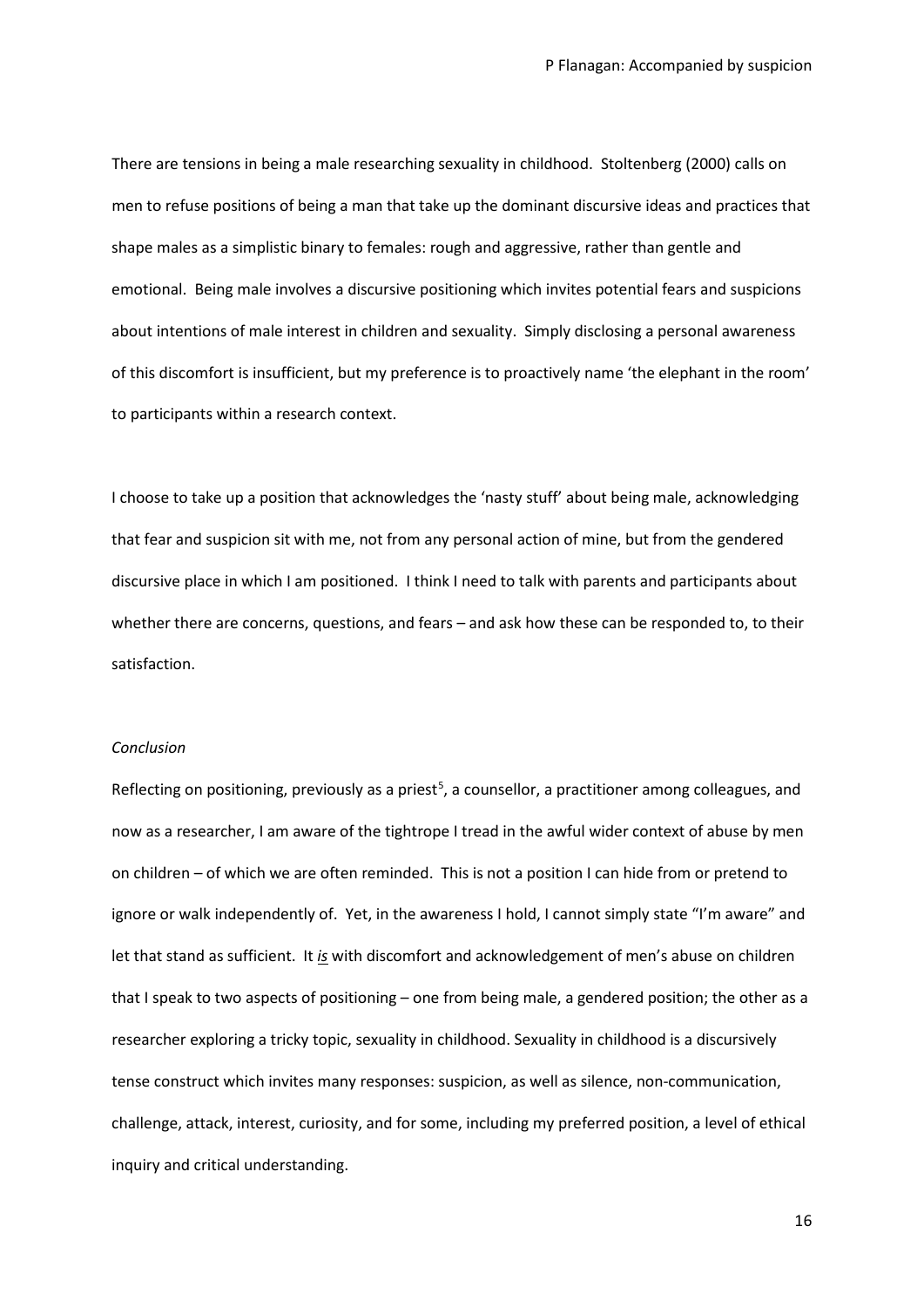I give the last word to Baldwin (Stoltenberg 2000), that we can be different from how discourse characterises us – and in fact, rise above and beyond through exposing our own vulnerability, questioning and challenging that which is not respectful and ethical.

The world's definitions are one thing and the life one actually lives is quite another. One cannot allow oneself, nor can one's family, friends, or lovers – to say nothing of one's children – to live according to the world's definitions: one must find a way, perpetually, to be stronger and better than that. (ix)

Acknowledgement: My thanks to Elmarie Kotzé for reading and commenting on an earlier draft of this chapter.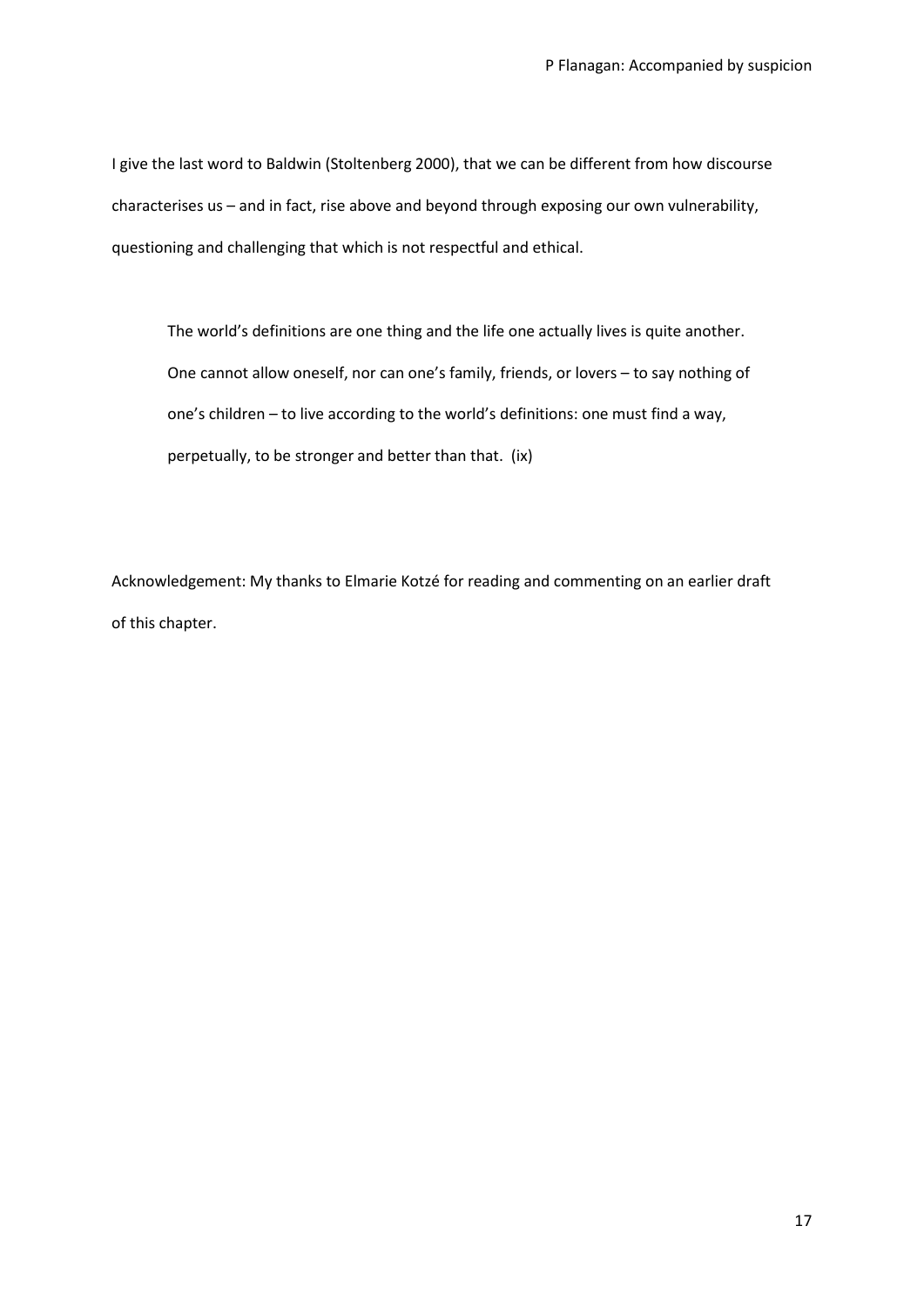References:

- Adams, Peter J. 2012. *Masculine empire: How men use violence to keep women in line.* Auckland: Dunmore Publishing.
- Alexander, Bryant K. 2005. "Performance ethnography: The reenacting and inciting of culture." In *The Sage Handbook of Qualitative Research* (3rd ed.), edited by Norman K. Denzin and Yvonna S. Lincoln, 411-441. Thousand Oaks: Sage.
- Bancroft, John. 2003. "General Discussion." In *Sexual development in childhood*, edited by John Bancroft, 62-66. Bloomington: Indiana University Press.
- Crocket, Hamish. 2013. "'This is men's ultimate': (Re)creating multiple masculinities in elite open Ultimate Frisbee." *International Review for the Sociology of Sport* 48:318-333. doi: 10.1177/1012690211435185.
- Denzin, Norman K. 2000. "Interpretive ethnography." *Zeitschrift für Erziehungswissenschaft* 3:401- 409. doi: 10.1007/s11618-000-0040-5
- Flanagan, Paul. 2013. "Ethical beginnings: Reflexive questioning in designing child sexuality research." *Counselling and Psychotherapy Research*. doi:10.1080/14733145.2013.779734
- Flanagan, Paul. 2012. "Ethical review and reflexivity in research of children's sexuality." *Sex Education*  12:535-544. doi: 10.1080/14681811.2011.627731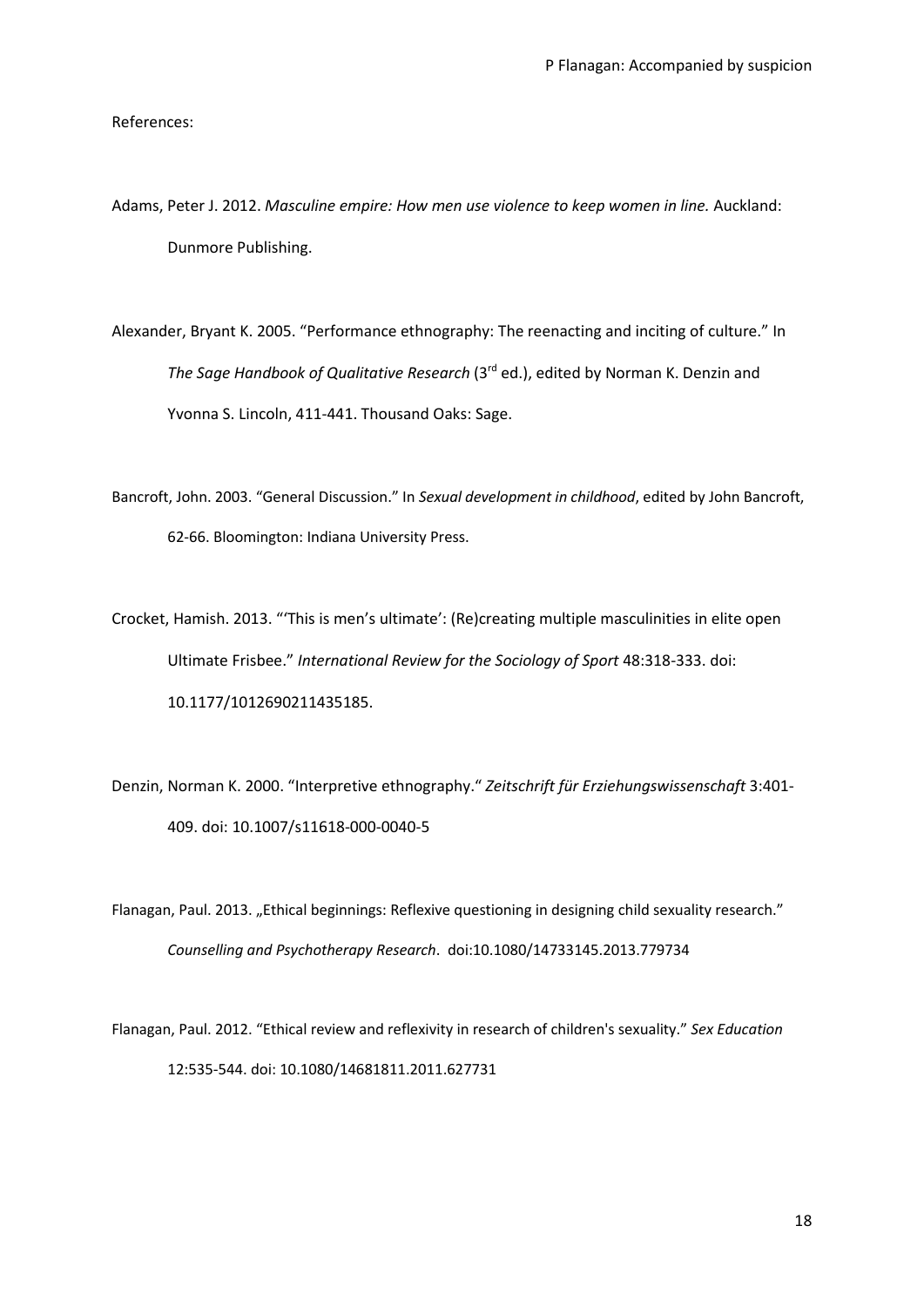Flanagan, Paul. 2011. "Making sense of children's sexuality: Understanding sexual development and activity in education contexts." *Waikato Journal of Education* 16:69-79.

Flanagan, Paul. 2010. "Making molehills into mountains: Adult responses to child sexuality and behaviour." *Explorations: An E-Journal of Narrative Practice*. 1:57- 69. http://www.dulwichcentre.com.au/explorations-2010-1-paul-flanagan.pdf

- Flanagan, Paul. 2009. "Play, prey or "sexploration"? Understanding and responding to sexual actions by children at primary school." *Set: Research Information for Teachers* 3:19-26.
- Glasner, Barry. 1999. *The culture of fear: Why Americans are afraid of the wrong things.* New York: Basic Books.
- Hodgetts, Darrin, & Rua, Mohi. 2010. "What Does it Mean to be a Man Today?: Bloke Culture and the Media." *American Journal of Community Psychology* 45:155-168. doi: 10.1007/s10464-009-9287 z.
- Hodgetts, Darrin, & Rua, Mohi. 2008. "Media and community anxieties about men's interactions with children." *Journal of Community & Applied Social Psychology* 18:527-542. doi: 10.1002/casp.965.
- Horton, John. 2008. "A 'sense of failure'? Everydayness and research ethics." *Children's Geographies*  6:363-383. doi: 10.1080/14733280802338064.
- Horton, John. 2001. "'Do you get some funny looks when you tell people what you do?' Muddling through some angsts and ethics of (being a male) researching with children." *Ethics, Place & Environment*  4:159-166. doi :10.1080/13668790125466.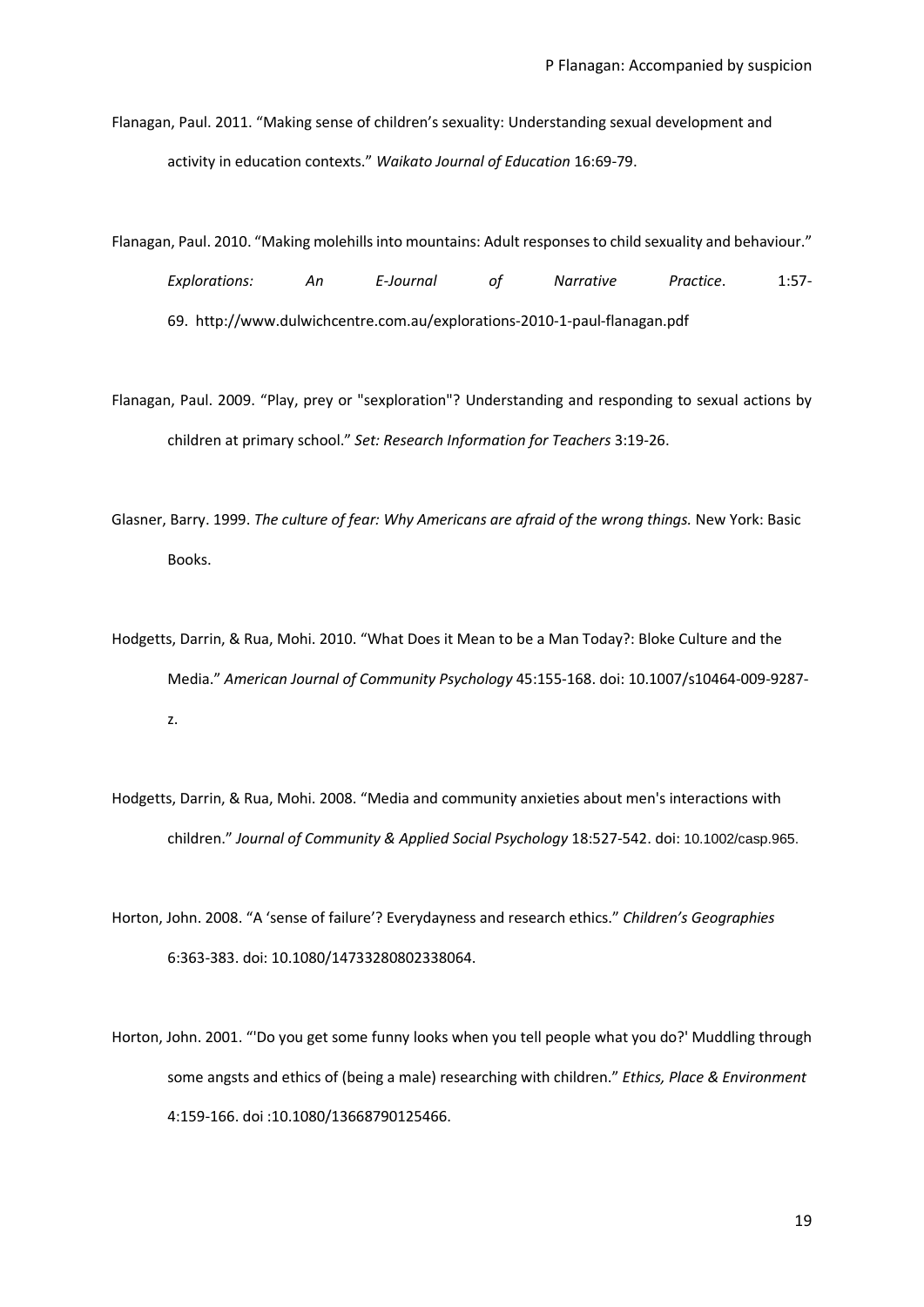Jackson, Alecia Y., & Mazzei, Lisa A. 2012. *Thinking with theory in qualitative research: Viewing data across multiple perspectives.* London: Routledge.

LeFrançois, Brenda, A. 2013. Adultism. In *Encyclopedia of Critical Psychology: Springer Reference,* edited by Thomas Teo, [\(www.springerreference.com\)](http://www.springerreference.com/). Springer-Verlag Berlin Heidelberg. doi: 10.1007/SpringerReference\_304657.

Moll, Albert. 1912. *The Sexual life of the Child.* Norwood, MA: Macmillan. http://www.munseys.com/diskseven/seli.pdf

New Zealand Association of Counsellors. 2002/2012. *Code of Ethics*. Hamilton: NZAC. http://www.nzac.org.nz/code\_of\_ethics.cfm

Richardson, Laurel, & St. Pierre, Elizabeth A. 2005. "Writing: A method of inquiry." In *The Sage Handbook of Qualitative Research* (3<sup>rd</sup> ed.), edited by Norman K. Denzin and Yvonna S. Lincoln, 959-978. Thousand Oaks: Sage.

Rinehart, Robert. 1998. "Fictional methods in ethnography: Believability, specks of glass, and Chekhov." *Qualitative Inquiry* 4: 200-244. doi: 10.1177/107780049800400204.

Robinson, Kerry. 2005. "Childhood and sexuality: Adult constructions and silenced children." In *Children taken seriously: In theory, policy and practice*, edited by Jan Mason and Toby Fattore, 66-76*.* London: Jessica Kingsley Publishers.

Robinson, Kerry. 2013. *Innocence, knowledge and the construction of childhood: The contradictory nature of sexuality and censorship in children's contemporary lives.* Oxford: Routledge.